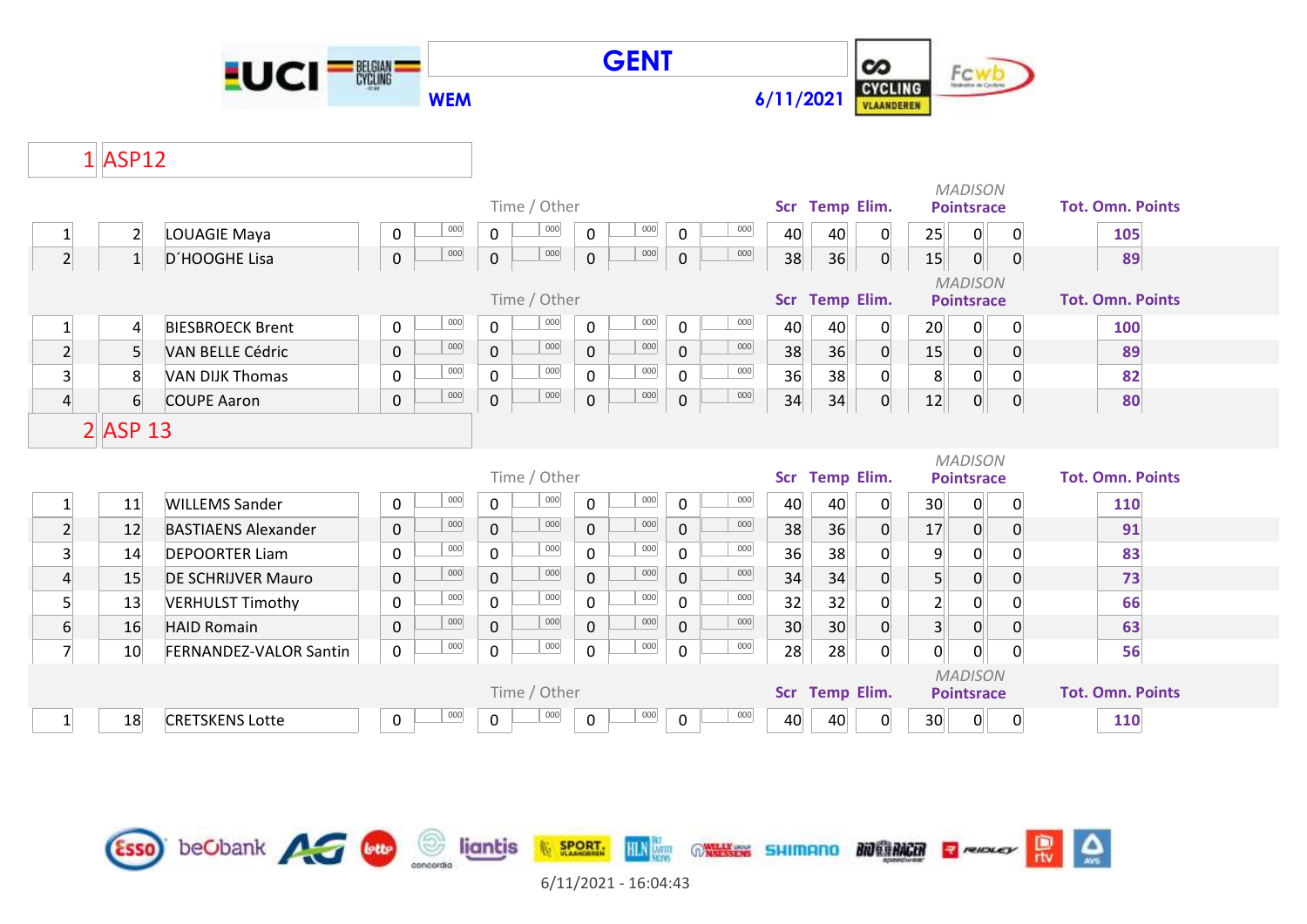





## 3 ASP 14

|                |    |                          |              |         |                                                                | Time / Other |              |     |              |     | <b>Scr</b>               | <b>Temp Elim.</b> |          |                                     | <b>MADISON</b><br><b>Pointsrace</b> |          | <b>Tot. Omn. Points</b> |  |
|----------------|----|--------------------------|--------------|---------|----------------------------------------------------------------|--------------|--------------|-----|--------------|-----|--------------------------|-------------------|----------|-------------------------------------|-------------------------------------|----------|-------------------------|--|
|                | 21 | <b>BOGAERT Matthias</b>  | $\mathbf{0}$ | 000     | 000<br>000<br>000<br>$\Omega$<br>$\Omega$<br>$\Omega$          |              |              |     |              | 40  | 38                       | $\Omega$          | 28       | $\Omega$                            | $\Omega$                            | 106      |                         |  |
| $\overline{2}$ | 24 | <b>DE NUL Giel</b>       | $\mathbf 0$  | 000     | $\mathbf 0$                                                    | 000          | $\Omega$     | 000 | $\Omega$     | 000 | 38                       | 36                | $\Omega$ | 12                                  | 0                                   | $\Omega$ | 86                      |  |
| 3              | 22 | VAN DEN EYNDE Storm      | $\mathbf{0}$ | 000     | $\Omega$                                                       | 000          | $\Omega$     | 000 | $\Omega$     | 000 | 28                       | 34                |          | 16                                  | 0                                   |          | 78                      |  |
| 4              | 27 | <b>DE VALCK Sune</b>     | $\mathbf 0$  | 000     | $\mathbf{0}$                                                   | 000          | $\mathbf{0}$ | 000 | $\mathbf{0}$ | 000 | 36                       | 24                | $\Omega$ | 12                                  | 0                                   | 0        | 72                      |  |
| 5              | 23 | <b>KIMPE</b> lan         | $\mathbf 0$  | 000     | $\mathbf{0}$                                                   | 000          | $\Omega$     | 000 | 0            | 000 | 34                       | 32                |          | 5 <sup>1</sup>                      |                                     |          | 71                      |  |
| 6              | 28 | JACOBS Cas               | $\mathbf 0$  | 000     | $\mathbf{0}$                                                   | 000          | $\mathbf{0}$ | 000 | $\mathbf{0}$ | 000 | 24                       | 40                |          | 0                                   | 0                                   | 0        | 64                      |  |
| 7              | 25 | <b>VANDENBULCKE Bas</b>  | $\mathbf{0}$ | 000     | $\mathbf{0}$                                                   | 000          | $\Omega$     | 000 | $\mathbf{0}$ | 000 | 32                       | 26                |          | 4                                   |                                     |          | 62                      |  |
| 8              | 33 | <b>VAN CANNEYT Robbe</b> | $\mathbf 0$  | 000     | $\mathbf{0}$                                                   | 000          | $\mathbf{0}$ | 000 | $\mathbf{0}$ | 000 | 30                       | 28                |          | $\mathbf 0$                         |                                     |          | 58                      |  |
| 9              | 26 | <b>KEUKELIER Sean</b>    | $\mathbf{0}$ | $000\,$ | $\mathbf{0}$                                                   | 000          | $\Omega$     | 000 | 0            | 000 | 26                       | 30 <sup>°</sup>   |          | 0                                   | $\Omega$                            |          | 56                      |  |
| 10             | 30 | <b>THYS Cis</b>          | $\mathbf 0$  | 000     | $\pmb{0}$                                                      | 000          | $\mathbf 0$  | 000 | 0            | 000 | 22                       | 22                | $\Omega$ | 0                                   |                                     |          | 44                      |  |
|                |    |                          |              |         |                                                                | Time / Other |              |     |              |     | Temp Elim.<br><b>Scr</b> |                   |          | <b>MADISON</b><br><b>Pointsrace</b> |                                     |          | <b>Tot. Omn. Points</b> |  |
|                | 32 | <b>FIVE Laura</b>        | 0            | 000     | 000<br>000<br>000<br>$\mathbf 0$<br>$\mathbf 0$<br>$\mathbf 0$ |              |              |     |              |     | 40                       | 40                |          | 35                                  | $\Omega$                            | 0        | 115                     |  |



6/11/2021 - 16:04:43